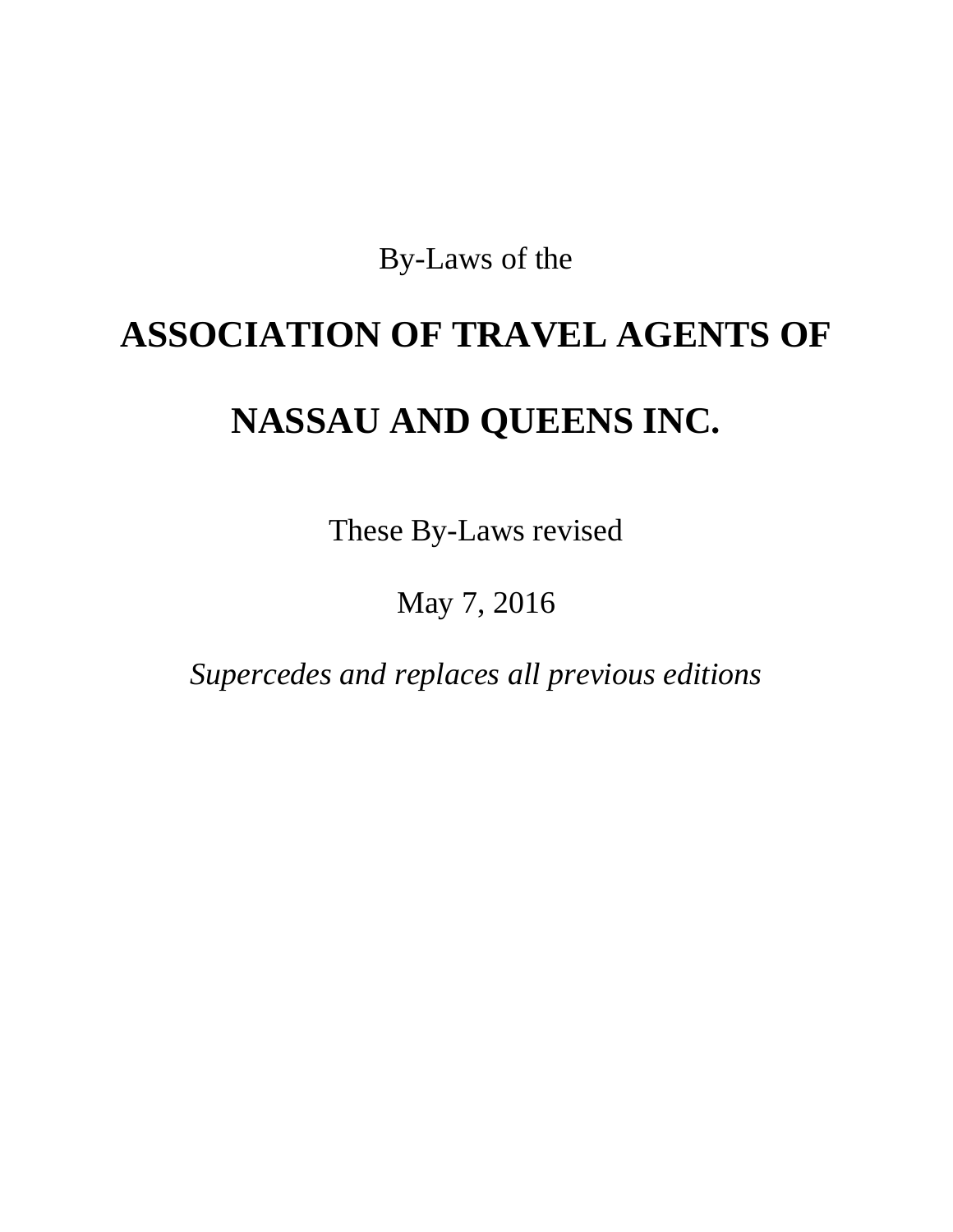# **BY-LAWS OF THE ASSOCIATION OF TRAVEL AGENTS OF NASSAU AND QUEENS INC.**

#### **ARTICLE 1**: **NAME** This organization shall be known as **ASSOCIATION OF TRAVEL AGENTS OF NASSAU AND QUEENS INC.**, hereafter referred to as **TANQ**.

#### **ARTICLE 2: MISSION STATEMENT**

Our mission is to establish an educational forum for travel agents and suppliers to come together educate, network and continue the development of professionalism in the travel industry. All members will strive to raise public awareness and encourage the use of travel professionals.

#### **ARTICLE 3: MEMBERSHIP**

- **Section 1:** Eligibility for membership All related industry personnel.
- **Section 2:** There shall be two (2) categories of membership:
	- Travel Agents
	- Travel Suppliers
- **Section 3:** Membership for agents is non-transferable. A supplier member can be represented by someone from their company at a meeting if they cannot attend.
- **Section 4:** Only paid members are permitted to vote on matters presented to the membership.

#### **ARTICLE 4: DUES AND FEES**

- **Section 1:** Does are collected to further the mission of TANQ.
- **Section 2:** The Board of Directors shall annually determine the amount of annual dues payable for each category of membership.
- **Section 3**: Dues shall be payable by January for the calendar year ending December 31 and are per person.
- **Section 4:** New membership dues shall be accepted throughout the year. Between January and September, annual dues shall be required. New members who join after October  $1<sup>st</sup>$  will be valid members through following calendar year as well.

# **ARTICLE 5: BOARD OF DIRECTORS**

**Section 1:** The Board shall be composed of elected members and serve for a term of two (2) years.